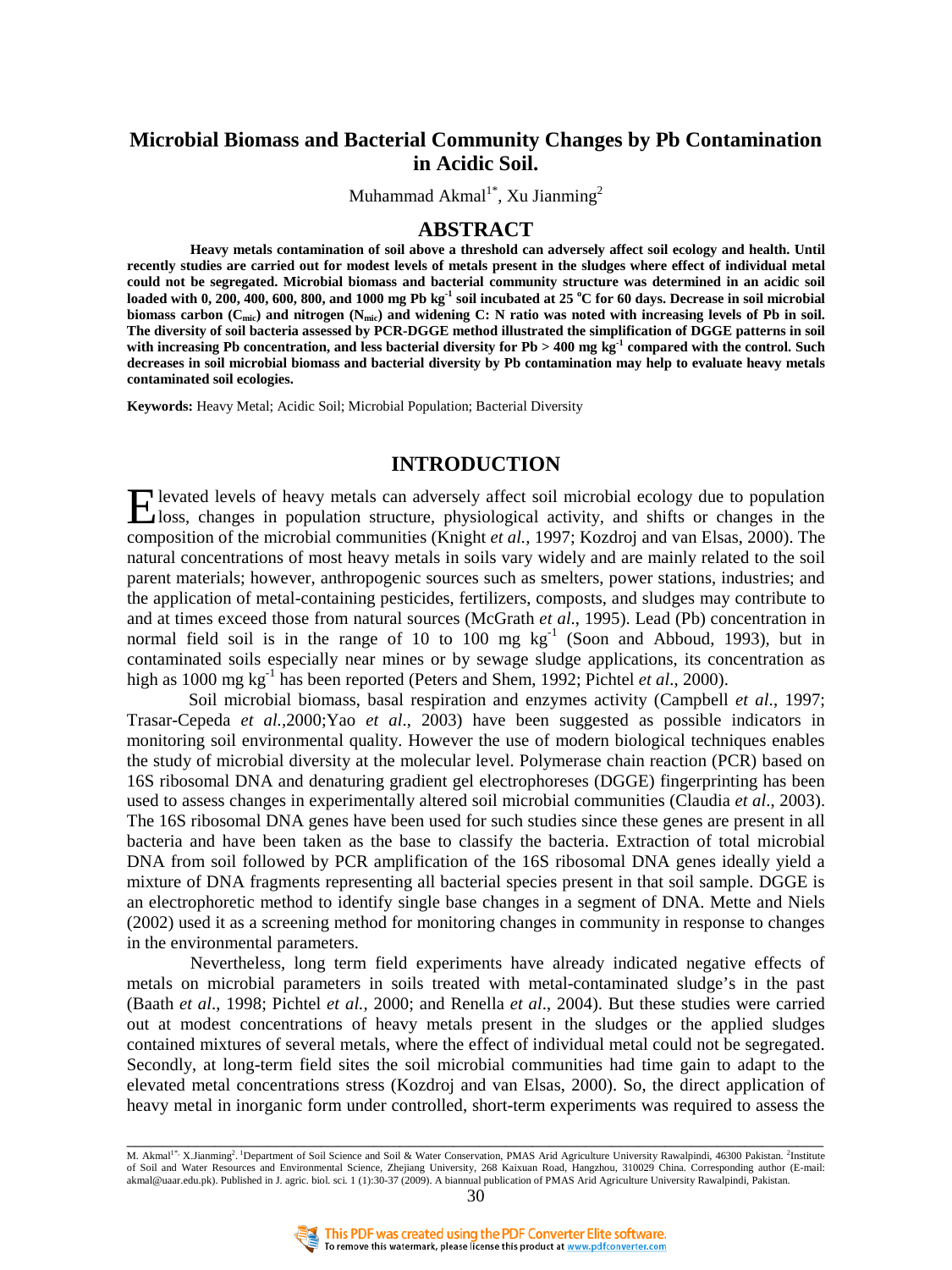changes in soil microbiological parameters as a result of heavy metal contamination. Therefore, in the present incubation study different levels of Pb in nitrate form were selected to evaluate their effects on microbial biomass and bacterial community in an acidic soil.

# **MATERIALS AND METHODS Soil Sampling and Preparation**

The soil was collected at 0-10 cm depth from the research field of Hua Jia Chi campus, Zhejiang University, Hangzhou, China. Stones, discrete plant residues, and large soil animals (earthworms etc.) were removed and the sample air dried and passed through 2 mm sieve. The soil was analyzed for selected physical, chemical and microbiological properties (Table 1).

 **Table 1. Some selected properties of the soil used in the study.** 

| <b>Properties</b>                             | <b>Values</b>             |
|-----------------------------------------------|---------------------------|
| Soil texture                                  | Sandy loam                |
| $\mathbf{pH}_{(1:2.5)}$                       | 5.5                       |
| <b>CEC</b>                                    | 11.3 cmol $kg^{-1}$       |
| Total organic carbon (TOC)                    | $19.3 g kg-1$             |
| Total nitrogen (TN)                           | $1.6 g kg-1$              |
| <b>Total lead (Pb)</b>                        | $28.5 \text{ mg kg}^{-1}$ |
| Microbial biomass carbon $(C_{\text{mic}})$   | $290$ mg kg <sup>-1</sup> |
| Microbial biomass nitrogen $(N_{\text{mic}})$ | $50 \text{ mg kg}^{-1}$   |
| Microbial biomass C: N                        | 5.8                       |

### **Incubation Experiment**

Fresh soil equivalent to 250 g oven-dry weight was taken in 500 mL glass beakers. Total eighteen beakers were prepared to accommodate six levels of Pb with three replications, and arranged in CRD manner. The soil in the beakers was first adjusted to 40 % of water holding capacity (WHC) with distilled water, and pre-incubated at  $25\degree C$  for seven days (conditioning period). After conditioning, 0, 200, 400, 600, 800 and 1000 mg Pb  $\text{kg}^{-1}$  soil was applied as Pb(NO<sub>3</sub>)<sub>2</sub> solution, and the soil moisture was adjusted to 50 % of WHC and incubated at 25 <sup>o</sup>C for 60 days maintaining the soil moisture at 50 % WHC during the incubation period.

#### **Soil Microbial Biomass**

Soil microbial biomass carbon  $(C_{\text{mic}})$  and nitrogen  $(N_{\text{mic}})$  was analyzed after 60 days of Pb contamination. The chloroform fumigation-extraction method was applied to measure  $C_{\text{mic}}$  and  $N_{\text{mic}}$ . Fresh soil sample of 10 g was exposed to alcohol-free chloroform (CHCl<sub>3</sub>) vapor in a vacuum desiccator containing soda-lime at 25  $\mathrm{^0C}$  for 24 h. The fumigated soil was transferred into empty desiccator and residual CHCl<sub>3</sub> was removed from the fumigated soils by repeated evacuations. The fumigated soil was extracted immediately following  $CHCl<sub>3</sub>$  removal by shaking for 30 minutes with 50 mL 0.5 M K<sub>2</sub>SO<sub>4</sub>. The un-fumigated 10 g soil (oven dry weight) was extracted at the time of fumigation commencement. Automatic analyzers were used to measure total organic carbon (Shimadzu, TOC-500) and nitrogen (Astoria, Pacific-Inc) in the samples. The total organic carbon and nitrogen data collected were used to get the values of  $C_{\text{mic}}$  and  $N_{\text{mic}}$ (Anderson and Ingram, 1993).

## **Soil Bacterial Community**

Total bacterial DNA from soil was extracted and purified for community analysis. For this fresh 5 g soil was added to 13.5 mL extraction buffer (100 mM Tris-HCl (pH 8.0), 100 mM di-sodium ethyl-diamine tetra acetic acid (EDTA) (pH 8.0), 100 mM  $\text{Na}_2\text{HPO}_4$  (pH 8.0), 1.5 M

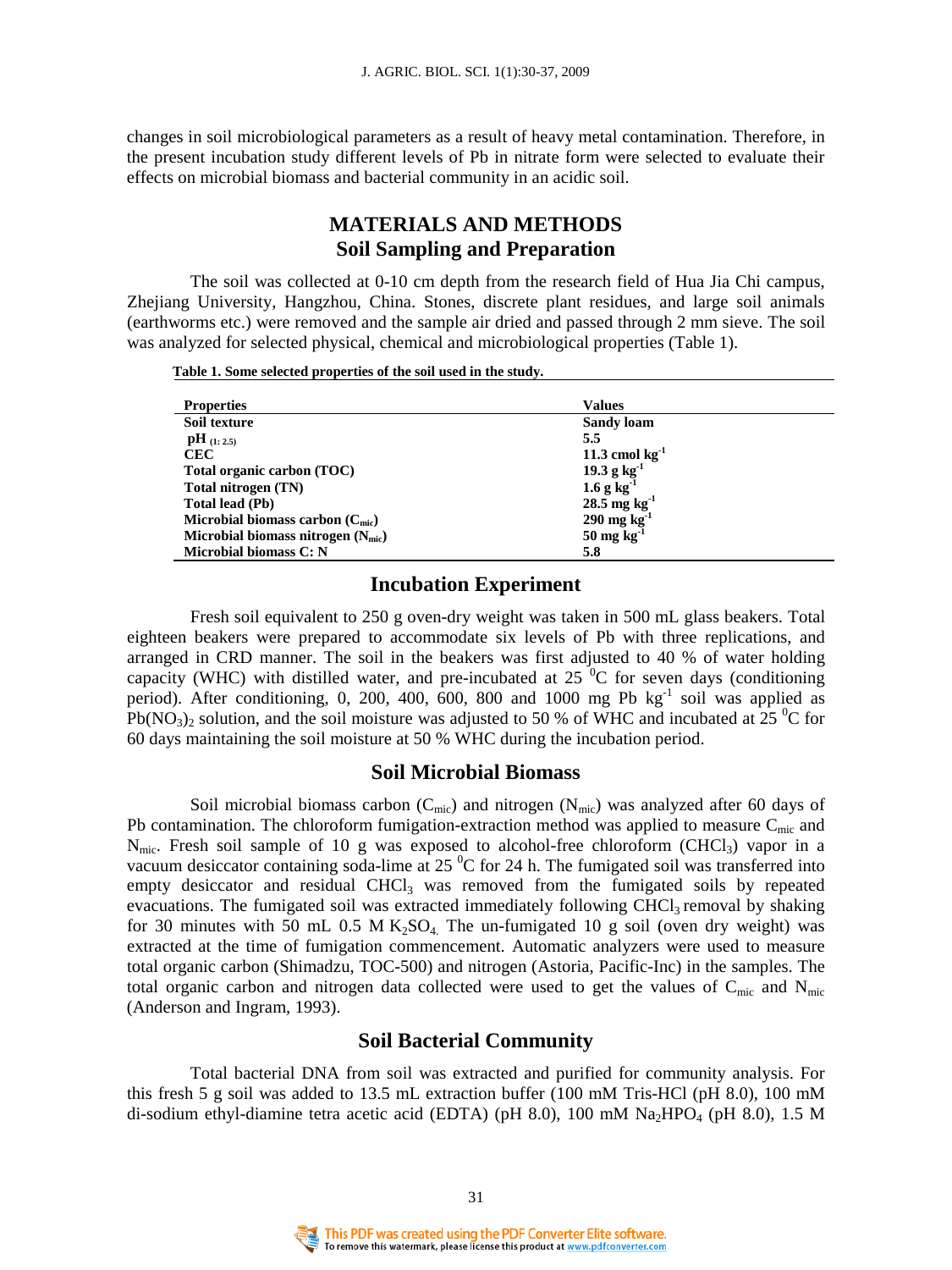NaCl, 1 % hexadecyl trimethyl ammonium bromide (CTAB)). Then 50  $\mu$ L of 10 mg mL<sup>-1</sup> Proteinase K was added and the mixture was incubated at  $37^{\circ}$ C for 30 min while being shaken horizontally at 150 rpm. Sodium dodecyl sulphate (SDS) was added to a final concentration of 20 % and each tube was incubated at  $65^{\circ}$ C in water bath for 2 hours with gentle end-over-end mixing after every 15 min. The mixture was then centrifuged at  $2500 \text{ X}$  g for 5 min. The supernatant was collected and the debris was extracted twice more time. Proteins were denatured by the addition of chloroform-isoamyl alcohol and the DNA was precipitated in isopropanol overnight at room temperature. DNA was pelleted by centrifugation, washed twice with 5 mL of cold 70 % ethanol, and then dissolved in100  $\mu$ L sterile water and stored at 4 °C (Zhou *et al.*, 1996; Bruce *et al.*, 2003). To reduce the chimera formation, the DNA was size fractionated by agarose gel electrophoresis (Fig. 1a) and DNA  $\geq$  20 kb was recovered using a Geneclean UNIQ-10 Spin kit (Sangon Biological Company, Shanghai, China).



 **Fig. 1. DNA extraction (a) and PCR amplification results of extracted DNA from soil (b) under different Pb treatments. M; Marker, Lane; 1-2 (Control), 3-4 (200 mg kg-1 Pb), 5-6 (400 mg kg-1 Pb), 7-8 (600 mg kg-1 Pb), 9 10 (800 mg kg-1 Pb), and 11-12 (1000 mg kg-1 Pb).** 

The PCR mixture used for DNA amplification contained 0.2 µmol of each primer, 1 µL (about 5-15 ng) template DNA, 200 µmol of deoxynucleoside triphosphate, 5 µL 10 X PCR buffer, 37.5 mmol magnesium chloride, 5 U Taq polymerase, and sterile water to a final volume of 50 µL. The primers used for PCR were R1401 (5'-GCG TGT GTA CAA GAC CC-3') and F968 (5'-GC-Clamp [CGC CCG GGG CGC GCC CCG GGC GGG GCG GGG GCA CGG GGG G]- AAC GCG AAG AAC CTT AC-3'), spanning the region roughly between nucleotides 968 and 1401 of the 16S rDNA gene. PCR amplification was performed at 95  $\degree$ C for 4 min, followed by 40 thermal cycles of 94  $\degree$ C for 1 min, 54  $\degree$ C for 1 min, 72  $\degree$ C for 1 min, and final single extension at 72  $\degree$ C for 7 min. The size of the PCR product was visualized by electrophoresis in 1 % agarose gels after ethidium bromide staining (Fig.1b). Strong bands of approximately 430 bp were subjected to DGGE analysis. The DGGE analysis was conducted using a DCode system (Bio-Rad Laboratories, Hercules, Calif.). Samples of PCR product (20  $\mu$ L) were loaded on to 6 % (w/v) polyacrylamide gel in 1 X TAE buffer. The polyacrylamide gel was made with a linear denaturing gradient ranging from 40 % denaturant at the top of the gel to 65 % denaturant at the bottom. The electrophoresis was run for 330 min at 60  $^{\circ}$ C and 130 V. After electrophoresis, the gel was stained with a silver staining procedure (Bassam *et al*., 1991). To get the clear image, the gel was photographed by gel photo system (Gel Doc 2000, BioRad).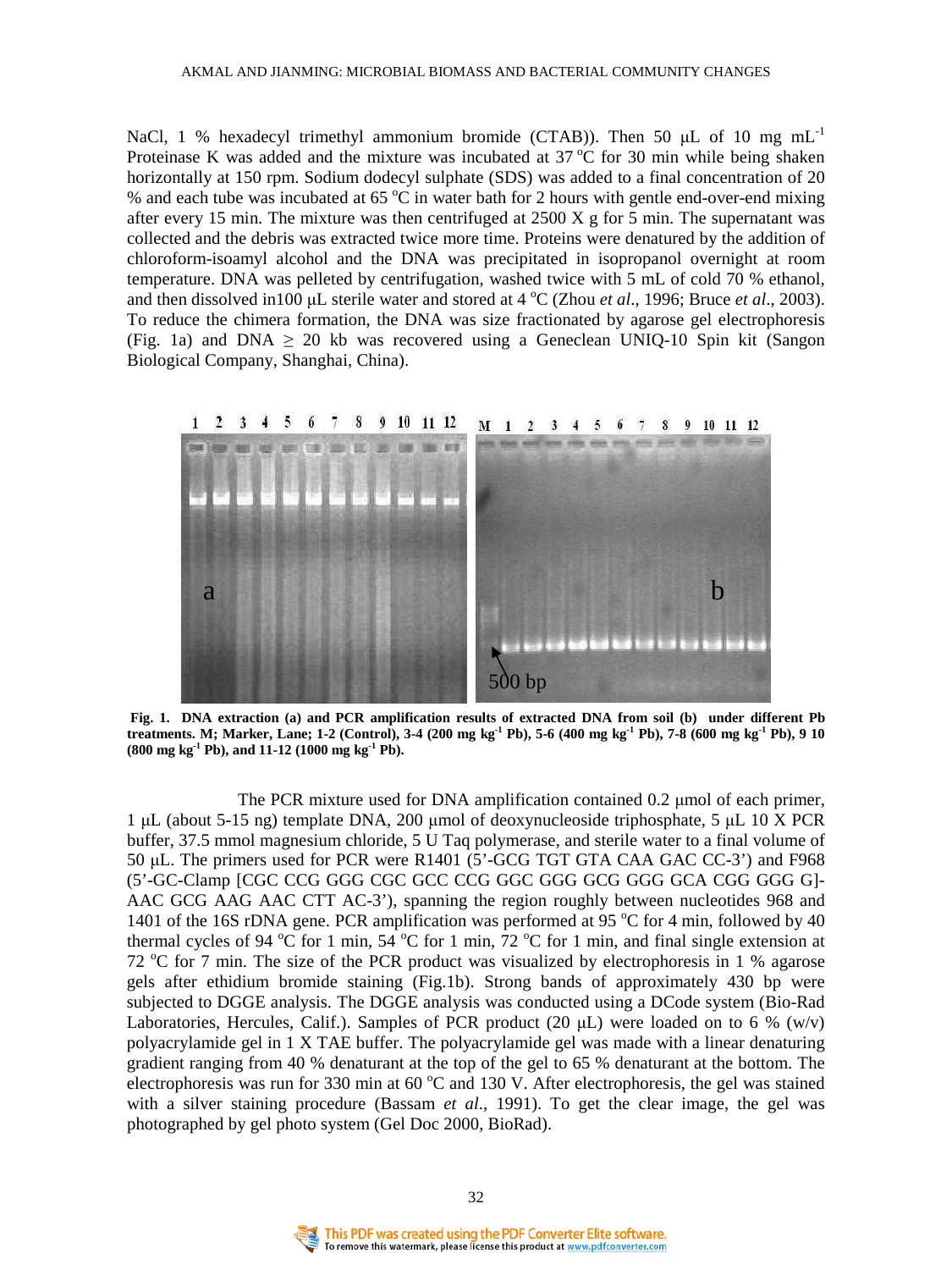#### **Analysis of DGGE Pattern**

Photographs were then analysed using BioRad Quantity One software package for genetic similarities of soil bacteria among Pb treatments. The structural variations of soil bacteria for various Pb treatments were assessed by Richness (S), Shannon indices (H) and Evenness ( $E_H$ ) according to the following equations:

$$
H = -\sum_{i=1}^{S} p_i \ln p_i = -\sum_{i=1}^{S} (N_i/N) \ln(N_i/N)
$$
  

$$
E_H = H / H_{\text{max}} = H / \ln S
$$

Where  $p_i$  is the ratio between the specific band intensity and the total intensity of all bands in a lane sample, whereas *S* is the total number of bands in each lane sample (Wang *et al*., 2007).

#### **Statistical Analysis**

All the data were analyzed statistically by ANOVA and means for different treatments were compared at 5 % level of significance using Duncan's multiple range test (Gomez and Gomez, 1984).

# **RESULTS Soil Microbial Biomass and C: N**

Soil microbial biomass C and N decreased with the increasing Pb levels in soil. Significantly lower C<sub>mic</sub> content was found in soils containing 600 mg  $kg^{-1}$  or more Pb compared to the control (Table 2). The soil loaded with 1000 mg  $kg^{-1}$  Pb had approximately 36 % lower C<sub>mic</sub> value compared to the control. Similarly,  $N_{\text{mic}}$  contents were significantly (P<0.5) lower in all Pb contaminated soils compared with control. About 62 % lower  $N_{\text{mic}}$  value was observed in soil contaminated with 1000 mg kg<sup>-1</sup> Pb compared to control. Microbial C: N increased at enhanced levels of Pb in soil with exception of 600 mg kg<sup>-1</sup> Pb treatment. However, the soils contaminated with greater than 200 mg  $kg^{-1}$ Pb had significantly higher C: N ratio compared to the control.

| Pb             | $\mathrm{C}_{\mathrm{mic}}$ | $N_{\rm mic}$     | C: N    |  |
|----------------|-----------------------------|-------------------|---------|--|
|                | $(mg kg-1)$                 |                   |         |  |
| <b>Control</b> | 271a                        | 40.0a             | 6.7d    |  |
| 200            | $250$ ab                    | 36.3 <sub>b</sub> | 6.8 cd  |  |
| 400            | 243 ab                      | 27.6c             | 8.8 bc  |  |
| 600            | 223 bc                      | 27.0c             | 8.3 bcd |  |
| 800            | 193 cd                      | 21.7 cd           | 8.9 b   |  |
| 1000           | 174 d                       | 15.3 d            | 11.5 a  |  |

 **Table 2. Microbial biomass carbon (Cmic), nitrogen (Nmic) and C: N ratio as affected by the Pb application level.** 

Note: Means in a column following the same letter (s) are statistically non significant at 95 % confidence level.

## **Soil Bacterial Community**

Lead markedly affected the bacterial community as evidenced by the number of DNA bands detected for various treatments on polyacrylamide gel after denaturing gradient gel electrophoresis (Fig. 2). Profile of DGGE for 800 mg  $kg^{-1}$  Pb was the simplest with only 8 visible bands among the profiles for all other treatments. The highest number  $(21)$  of visible bands was detected for the control, followed by 17 for 200 mg kg<sup>-1</sup> Pb treatment (Table 3). The profiles for treatments receiving 400, 600 and 1000 mg  $kg^{-1}$  Pb showed less number of visible bands compared with the control. There were several similarities in banding positions among the treatments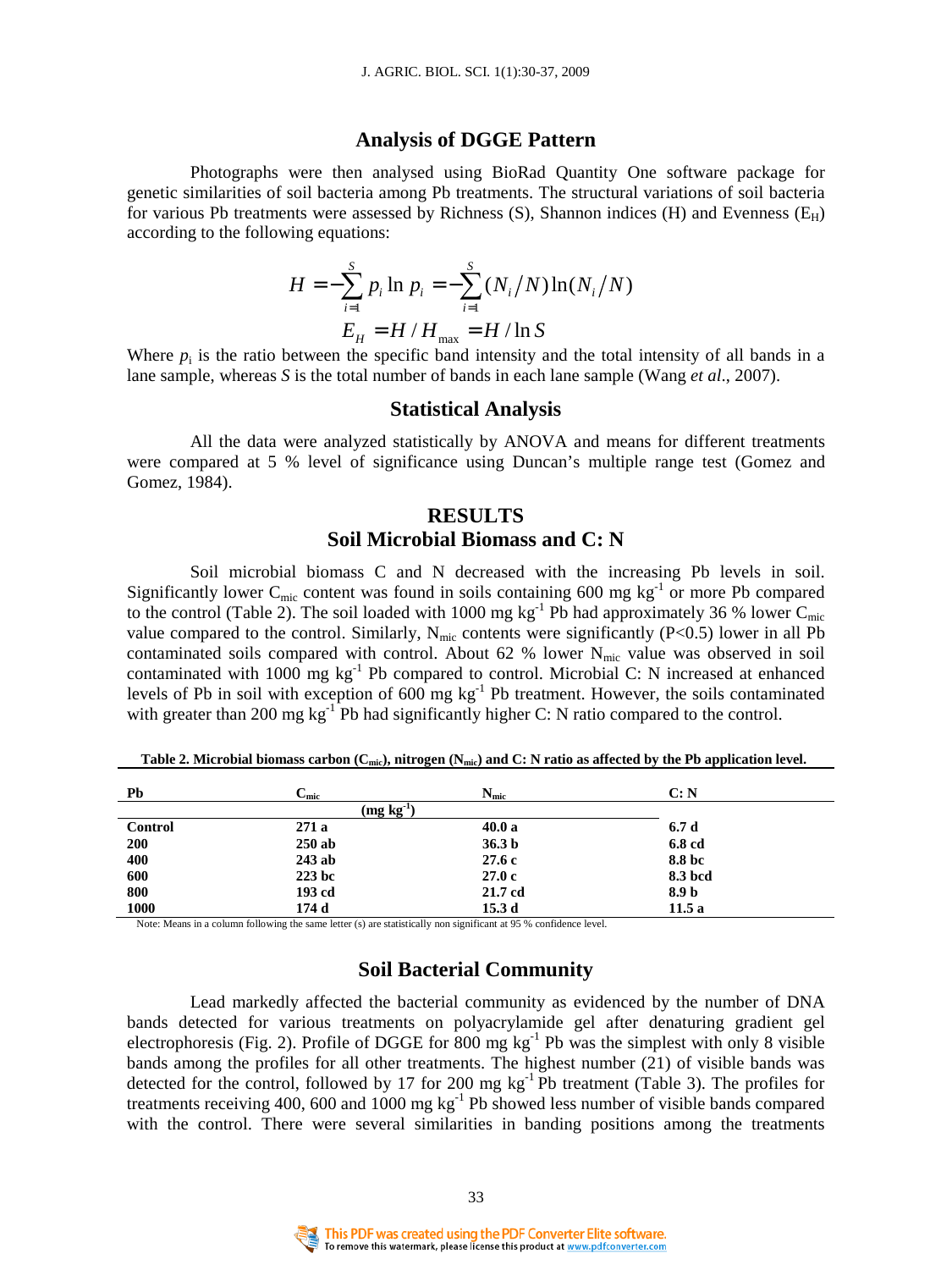receiving different levels of Pb (Fig. 2) indicating many common bacterial community members were still present in each treatment regardless of the metal level. Some of the DGGE bands were unique in each of the different treatments suggesting a change in the community. The diversity index approach was used to estimate changes in the diversity of soil bacterial under Pb contamination. The diversity index consisting of two components; the total numbers of species present or species richness and the distribution of the number of individuals among different species, called species evenness indicated that bacterial diversity for all Pb treated soils was less compared to the control (Table 3).

| Pb $(mg kg-1)$ | <b>Shannon Indices (H)</b> | <b>Richness</b> (S) | Evenness $(E_H)$   |
|----------------|----------------------------|---------------------|--------------------|
| Control        | 2.94a                      | 21 a                | $0.965$ ab         |
| <b>200</b>     | $2.83$ ab                  | 17 <sub>b</sub>     | 0.998a             |
| 400            | 2.08c                      | 9 с                 | $0.945$ ab         |
| 600            | 2.08c                      | 9 с                 | $0.945$ ab         |
| 800            | 1.94 с                     | 8 с                 | 0.934 <sub>b</sub> |
| 1000           | 2.30 <sub>b</sub>          | 11 c                | $0.960$ ab         |

 **Table 3. Effect of Pb on soil bacterial community structure.** 

Note: Means in a column following the same letter (s) are statistically non significant at 95 % confidence level.



 **Fig. 2. DGGE profiles of amplified 16S rDNA fragments from soil with different levels of Pb contamination. Lane; 1-2 (Control), 3-4 (200 mg kg-1 Pb), 5-6 (400 mg kg-1 Pb), 7-8 (600 mg kg-1 Pb), 9-10 (800 mg kg-1 Pb), and 11-12 (1000 mg kg-1 Pb). Increasing denaturant from top (40 %) to the bottom (65 %).** 

### **DISCUSSION**

Decrease in microbial biomass carbon ( $C_{\text{mic}}$ ) and nitrogen ( $N_{\text{mic}}$ ) with increasing level of Pb in soil was found in our experiment which was due to decrease in soil microbial populations upon the depletion of readily utilized carbon substrate resulted from Pb toxicity. The differences in  $C<sub>mic</sub>$  and  $N<sub>mic</sub>$  among various Pb treatments were caused by the different concentration of Pb added to the soil, which inhibited the growth of soil microorganisms. Measurement of the microbial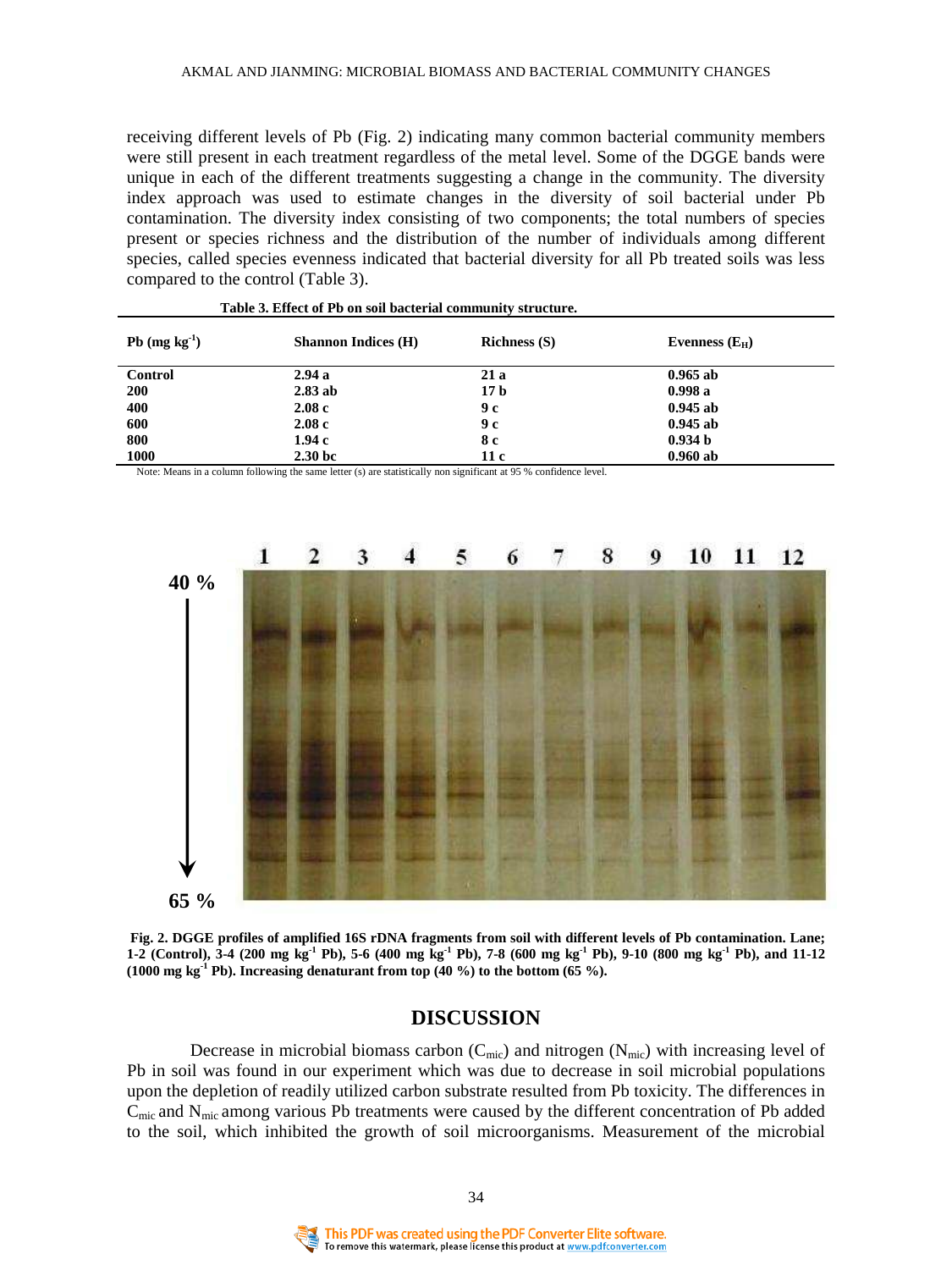biomass offers a means of assessing the response of total microbial populations to heavy metal pollution in soil (McGrath *et al*., 1995). Previous studies (Dar, 1997) showed that Pb addition of  $100$  mg kg<sup>-1</sup> soil as PbCl<sub>2</sub> caused no significant change in microbial biomass, but Pb addition at the level of 250 mg  $kg^{-1}$  significantly decreased the soil microbial biomass, and at 500 mg  $kg^{-1}$  a decrease of 16-26 % in microbial biomass occurred in the soil. A decrease in the growth and yield in response to metal stress was shown in a chemo-stat study using the marine bacterium *Vibrio alginolyticus* and the difference in the cellular energy budget was thought to be directed toward physiological processes required for detoxification mechanism. The suggestion that soil microorganisms under stress divert energy from growth to cell maintenance functions may, therefore, be the possible explanation for the decrease in biomass for metal contaminated soils (Gordon *et al*.*,* 1993).

The cycling and availability of nutrients in the soil is significantly controlled by microbial biomass C: N ratio. Therefore, the microbial biomass C: N ratio is also an indicator of the effects of heavy metals on the functioning of soil ecosystem. Heavy metal stress can induce changes in the microbial biomass C: N ratio (Khan *et al*., 1998). Some studies have also shown an increase in the fungal population proportion compared to bacteria in heavy metal amended soil due to the fact that fungi tend to be more resistant to heavy metals than do the bacteria (Hiroki, 1992; Kelly and Tate, 1998). Generally, the degree of tolerance in microorganism to metal pollutants varies in the order; fungi > bacteria > actinomycetes (Frostegard *et al*., 1993). Hence, this change in bacterial to fungal populations may also be one of the reasons of changes in the C: N ratio for Pb contaminated soils under present investigation.

Bacterial diversity in soil amended with various levels of Pb assessed by PCR-DGGE analyses clearly showed that control had the most complex DGGE pattern (Fig. 2) with 21 visible bands indicating the presence of a high number of different bacterial species. The profile for 800 mg  $kg<sup>-1</sup>$  Pb was the simplest with only 8 bands, among the profiles for all treatments. Shannon indices (H), based on the DGGE bands patterns of the samples, provide a numerical indicator to compare changes in the structure of dominant members in the bacterial community. Since H is based on the summed proportional abundance of individual bacterial types (DGGE bands and their intensity), a change in H either implies a change in the number of bacterial types or a change in the proportional abundance of a given type. A decrease in H for Pb treated soils compared to the control in this study (Table 3) reflected the impact of Pb on the bacterial diversity in soil, which caused a decrease in the number of bacterial types. This can also give partial explanations for above mentioned decreases of microbial biomass C and N observed under Pb contaminated soils. We found several similarities in banding positions among the soils receiving different levels of Pb, which indicated that many common microbial members were still present in each soil regardless of the heavy metal rates. Renella *et al*. (2003) found that high concentration of heavy metal mainly induced physiological adaptations rather than selection for metal-resistant culturable soil microflora. However, in our experiment some of the DGGE bands were unique to each of the different treatments suggesting a change in the structure, as some unique bacteria were forced to adapt to the changed environment, and could exist in the stressed habitat.

We combined two different techniques (traditional and modern) to investigate the effect of Pb on soil microbiological parameters and found that soil contaminated with more than 200 mg Pb  $kg<sup>-1</sup>$  soil adversely affected the soil microbial ecology. The changes noted in soil microbial biomass and bacterial community as a result of Pb contamination would be helpful for future studies on soil microbial ecology under metal stress environments.

## **ACKNOWLEDGEMENTS**

The research was supported by the Teaching and Research Award Program for Outstanding Young Teachers in Higher Education Institutions of China.

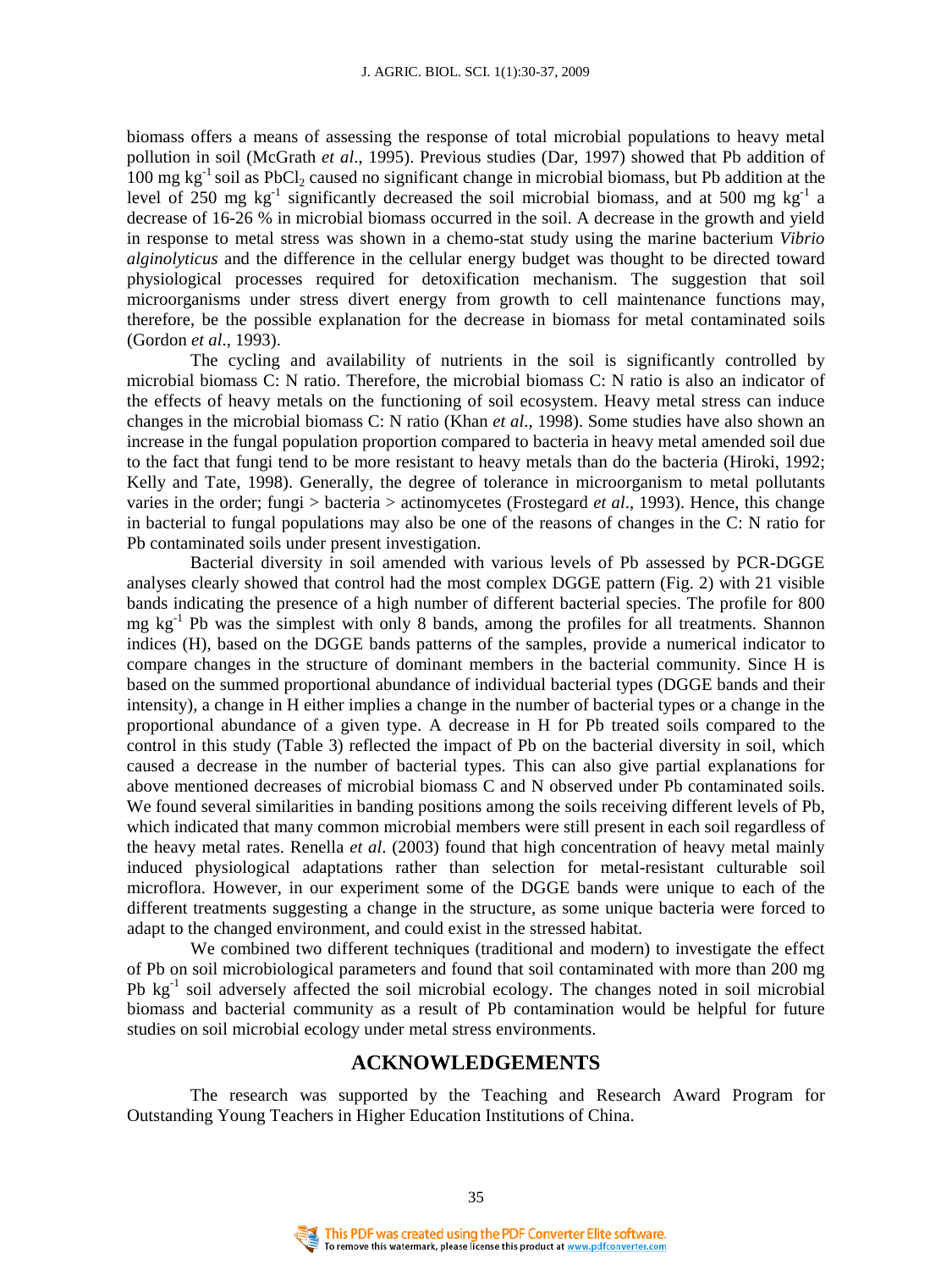### **REFERENCES**

- Anderson, J.M., and J.S.I. Ingram. 1993. Tropical soil biology and fertility: A hand book of methods. CAB. International, London, UK. 2<sup>nd</sup> edition: 62-87.
- Baath, E., M. Diaz-Ravina, A. Frostegard, and C.D. Campbell. 1998. Effect of metal-rich sludge amendments on the soil microbial community. Appl. Environ. Microbiol. 64:238-245.
- Bassam, B.J., G. Caetano-Anolles, and P.M. Gresshoff. 1991. Fast and sensitive silver staining of DNA in polyacrylamide gels. Ann. Biochem. 80:81-84.
- Bruce, F., F.A. Moffett, N.C. Nicholson, B.J. Uwakwe, J.A.H. Chambers, and C.J.H. Tom. 2003. Zinc contamination decreases the bacterial diversity of agricultural soil. FEMS. Microbiol. Ecol. 43:13-19.
- Campbell, C.D., S.J. Grayston, and D.J. Hirst. 1997. Use of rhizosphere carbon sources in sole carbon source tests to discriminate soil microbial communities. J. Microbiol. Method 30:33-41.
- Claudia, S.G., L. Werner, and R. Sabine. 2003. Application of broad-range 16S rRNA PCR amplification and DGGE fingerprinting for detection of tick-infecting bacteria. J. Microbiol. Methods 52:251-260.
- Dar, G.H. 1997. Effect of heavy metals (Cd, Cr, Ni and Pb) on soil microbial biomass, C mineralization and enzyme activities. Int. J. Ecol. Environ. Sci. 21:87-95.
- Frostegard, A., A. Tunlid, and E. Baath. 1993. Phospholipid fatty acid composition, biomass, and activity of microbial communities from two soil types experimentally exposed to different heavy metals. Appl. Environ. Microbiol. 59:3605-3617.
- Gomez, A.K. and A.A. Gomez. 1984. Statistical Procedures for Agricultural Research. John Wiley and Sons, New York, USA.
- Gordon, A.S., V.J. Harwood, and S. Sayyar. 1993. Growth, copper-tolerant cells, and extracellular protein production in copper stressed cultures of *Vibrio alginolyticus*. Appl. Environ. Microbiol. 59:60-66.
- Hiroki, M. 1992. Effects of heavy metal contamination on soil microbial population. Soil Sci. Plant Nutr. 38:141-147.
- Kelly, J.J., and R.L. Tate. 1998. Effects of heavy metal contamination and remediation on soil microbial communities in the vicinity of a zinc smelter. J. Environ. Qual. 27:609-617.
- Knight, B., S.P. McGrath, and A.M. Chaudri. 1997. Biomass carbon measurements and substrate utilization patterns of microbial populations from soils amended with cadmium, copper, or zinc. Appl. Environ. Microbiol. 63:39-43.
- Kozdroj, J., and J.D. van Elsas. 2000. Response of the bacterial community to root exudates in soil polluted with heavy metals assessed by molecular and cultural approaches. Soil Biol. Biochem. 32:1405-1417.
- Khan, K.S., Z.M. Xie, C.Y. Huang. 1998. Relative toxicity of lead chloride and lead acetate to microbial biomass in red soil. Chin. J. Appl. Environ. Biol. 4:179-184.
- Mette, H.N., and B.R. Neils. 2002. Denaturing gradient gel electrophoresis (DGGE) approaches to study the diversity of ammonia-oxidizing bacteria. J. Microbiol. Methods 50:189-203.
- McGrath, S.P., A.M. Chaudri, and K.E. Giller. 1995. Long-term effects of metals in sewage sludges on soils, microorganisms and plants. J. Indus. Microbiol. 14:94-104.
- Peters, R.W., and L. Shem. 1992. Adsorption/ desorption characteristics of lead on various types of soil. Environ. Progress. 11:234-240.
- Pichtel, J., K. Kuroiwa, and K Sawyerr. 2000. Distribution of Pb, Cd and Ba in soils and plants of two contaminated sites. Environ. Pollut. 110:171-178.
- Renella, G., A. Reyes, L. Ortigoza, L. Landi, P. Nannipieri. 2003. Additive effects of copper and zinc on cadmium toxicity to phosphatase activities and ATP content of soil as estimated by the ecological dose  $(ED_{50})$ . Soil Biol. Biochem. 35:1203-1210.